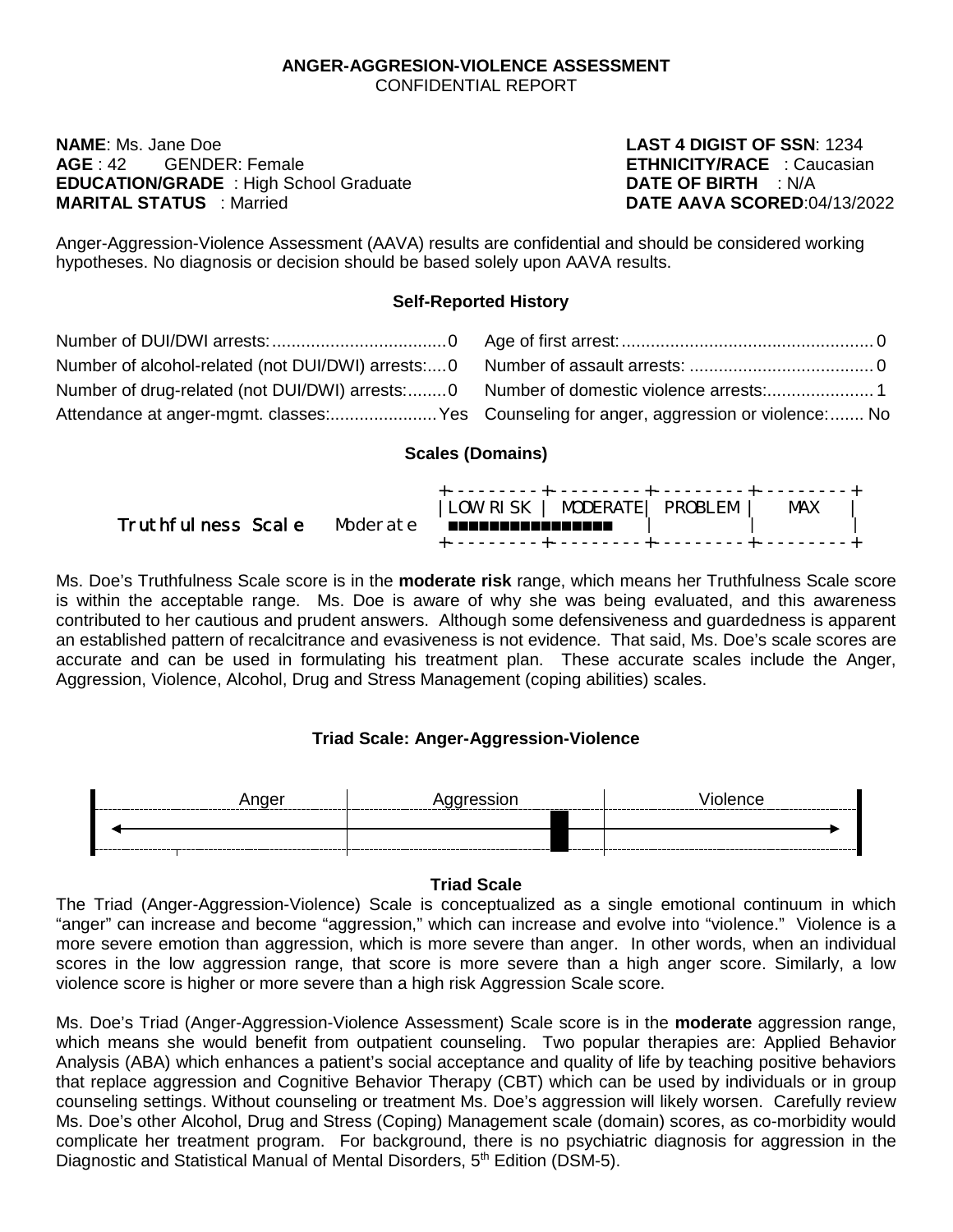# **ADDITITIONAL INFORMATION**

#### **Anger-Aggression-Violence Assessment**

Anger, aggression and violence are interrelated concepts, which are related to verbal or physical activities that cause mental or physical discomfort or pain. Anger is an uncomfortable emotion characterized by antagonism. In the Anger-Aggression-Violence Assessment (AAVA) anger is a precursor to aggression (the intent is to psychologically harm another) which is viewed as a precursor to violence (the intent is to cause physical harm to another). It should be understood that there is disagreement on these classifications and definitions. The U.S. Federal Bureau of Investigation (FBI) defines violence as "any criminal offense that uses force, or the threat of force which includes assault, robbery and sexual assault." That said, the Triad Scale is conceptualized as a continuum from anger, through aggression to violence. A low Triad Scale score is in the anger range, whereas a high Triad Scale score in the violence range.

### **Alcohol Scale**

Ms. Doe's Alcohol Scale score is in the **problem range**, which means she has a drinking problem. If she is "recovering" (item #129), she will need relapse prevention assistance. The recommended level of care includes outpatient treatment (e.g., cognitive behavior therapy) augmented with (not replaced by) Alcoholics Anonymous (AA) meetings. Several psychotherapy approaches have demonstrated efficacy in alcohol treatment. These treatment programs include outpatient cognitive behavior therapy, contingency contracting, coping skills training and combined behavioral intervention. Without treatment Ms. Doe's alcohol-related problem will likely worsen. Ms. Doe needs outpatient psychotherapy for her drinking problem.



### **Drug Scale**

Ms. Doe's Drug Scale score is in the **moderate risk** range. Moderate risk scorers have usually had some involvement with drugs, but do not manifest an established pattern of illicit drug use or abuse. Clarification of drug abuse consequences may be all that is needed to help Ms. Doe curtail her drug use or abuse. A "brief intervention" involving 15 to 20 minutes of direct face-to-face staff-client (patient/offender) discussion, may serve as a wake-up call. Sometimes straight talk helps. At this time Ms. Doe's answers to the AAVA Drug Scale questions do not indicate that she has a serious drug-related problem. To complete this substance use" assessment also check Ms. Doe's Alcohol Scale score.

#### **Stress Management Scale**

|                                              | LOW RISK   MODERATE  PROBLEM |  | MAX |
|----------------------------------------------|------------------------------|--|-----|
| Stress Management Moderate <b>EXPERIENCE</b> |                              |  |     |
|                                              |                              |  |     |

Ms. Doe's Stress Management (coping) Scale answers place her in the **moderate risk** range, which means her stress management concerns are becoming apparent. Ms. Doe would benefit from reading a stress management book. Many do-it-yourself books are available at local bookstores or libraries and articles are accessible on the Internet. Two people can be in the same stressful situation, yet one person handles their experienced stress well, while the other person is overwhelmed. In this example, the issue is not "are they experiencing stress," but how well do they "manage their experienced stress." Other low intensity or prophylactic interventions (stress management counseling or classes) might be preventive in nature.